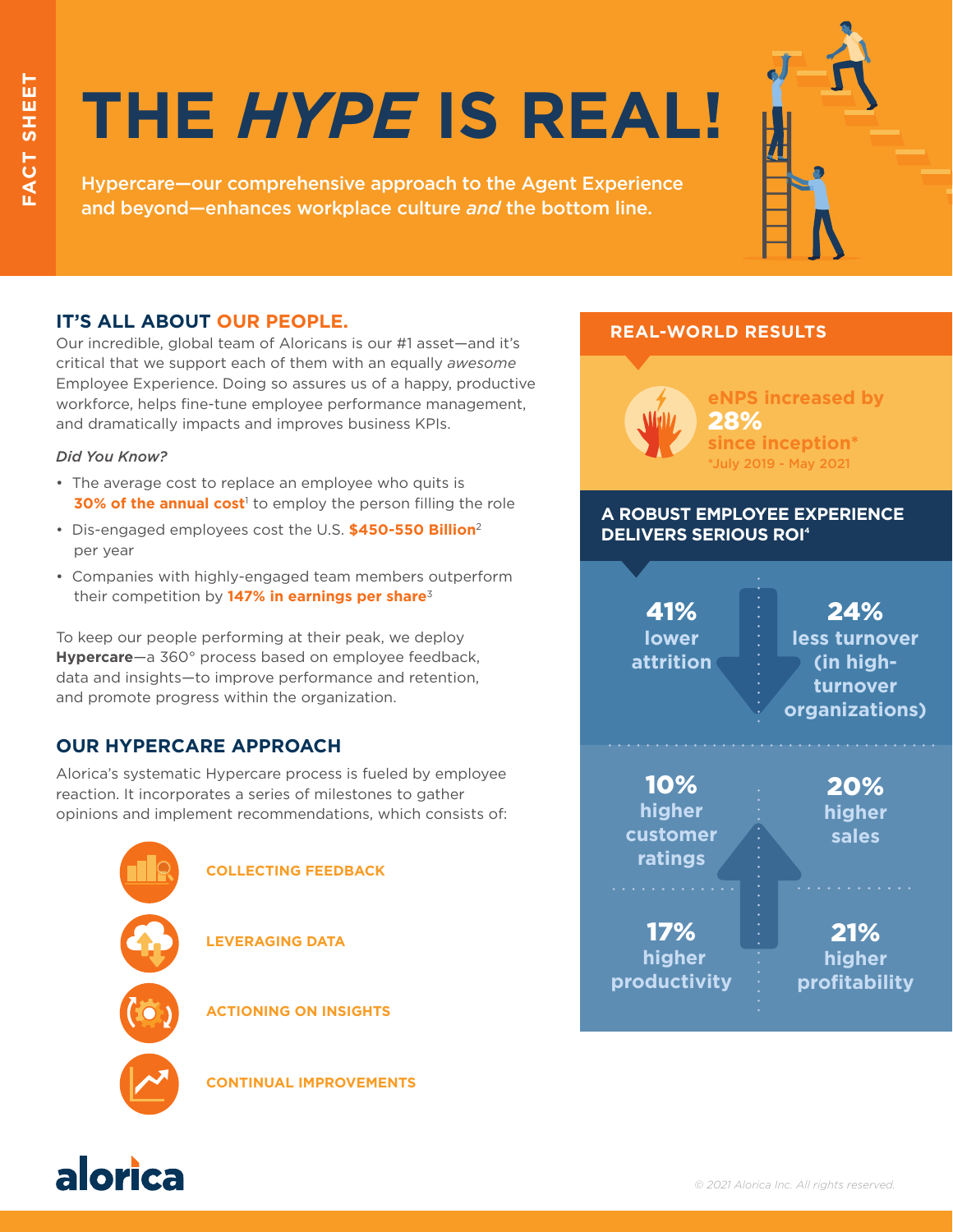# **THE HYPERCARE** *HOW*

| STAGE 1<br><b>CAPTURE</b>                                                                       | STAGE 2<br><b>ANALYZE</b>                                                                             | STAGE 3<br><b>REMEDIATE</b>                                                 | <b>STAGE 4</b><br><b>EVOLVE</b>                                                                                                         |
|-------------------------------------------------------------------------------------------------|-------------------------------------------------------------------------------------------------------|-----------------------------------------------------------------------------|-----------------------------------------------------------------------------------------------------------------------------------------|
| From hiring throughout<br>the agent experience and<br>beyond, data is collected,<br>summarized. | Feedback is fed into our<br>data platform; analysts<br>identify and highlight<br>actionable insights. | A plan to fix problems and<br>make improvements is<br>crafted and executed. | Best practices are created,<br>processes are improved<br>and the status of solutions<br>is communicated—and the<br>process begins anew! |
| • Onboarding Surveys                                                                            | • Data Crunching                                                                                      | • Strategic Action Plan Tool                                                | • Focus Groups                                                                                                                          |
|                                                                                                 |                                                                                                       |                                                                             |                                                                                                                                         |
| • Connect App Mood &<br><b>Confidence Meters</b>                                                | • Focus Groups                                                                                        | • SMART Action Plans                                                        | • Communications                                                                                                                        |
|                                                                                                 | • Process Observations                                                                                | • Progress Tracking                                                         | • Documentation of                                                                                                                      |
| • Employee Surveys                                                                              |                                                                                                       | • Hypercare Hub                                                             | Improvements                                                                                                                            |
| • Alorica's Virtual Assistant<br>(AVA) Chat Sessions                                            |                                                                                                       |                                                                             | • Enhancing or creating<br>new SOPs                                                                                                     |

# **STAYING CONNECTED WITH OUR AGENTS**

**Alorica Connect** is our digital, gamified website and mobile app designed to engage employees—through New Hire Onboarding, to the floor, and beyond! Connect is one of the central tools we use to stay connected and is a critical input in our **Hypercare** process.



# alorica